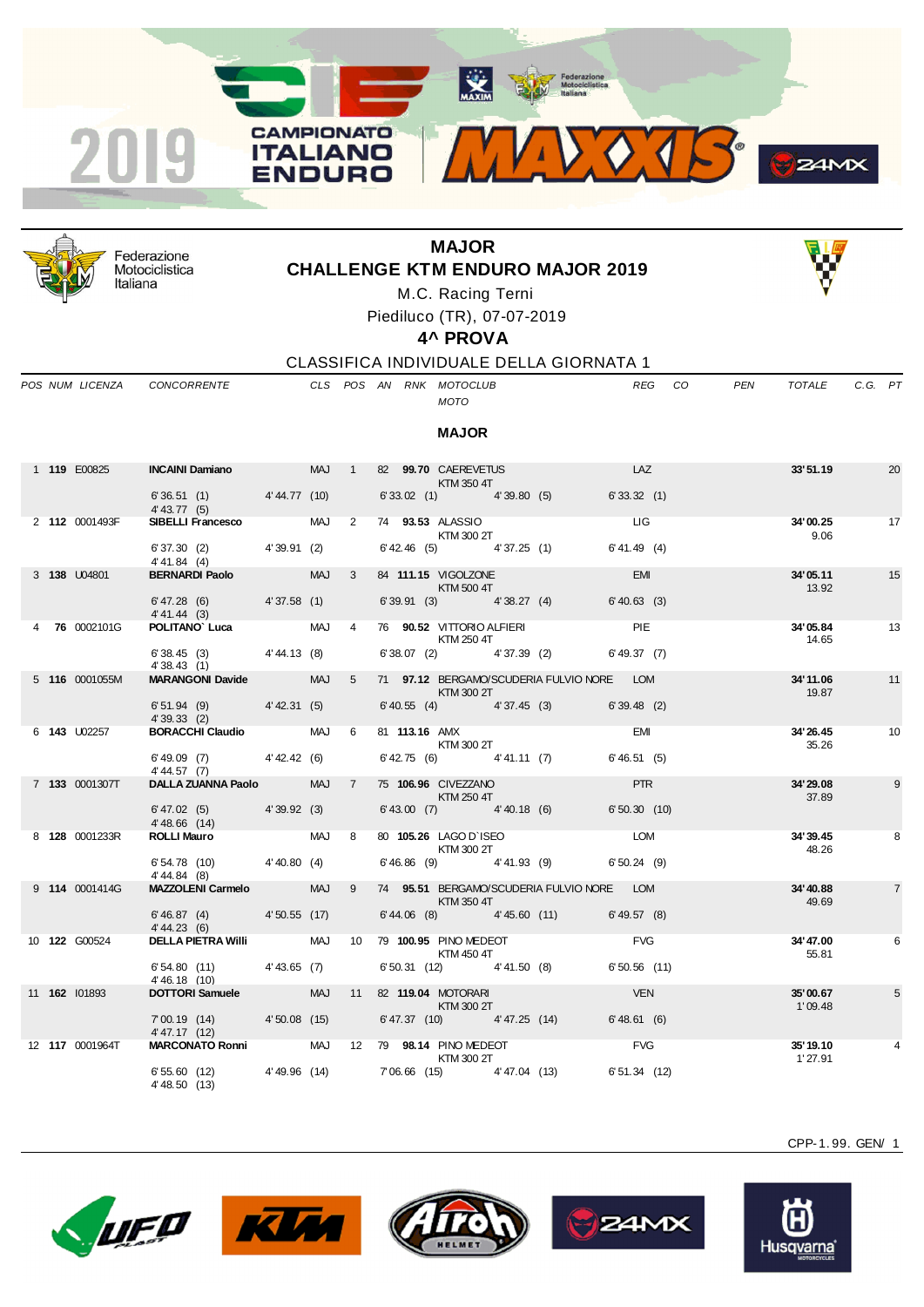MAXIM Rederazione



**B**<sub>z</sub>amx

|  |                       | POS NUM LICENZA CONCORRENTE                                                                                                          |            |  |  | CLS POS AN RNK MOTOCLUB                                                                                                                                                                                                                                                                                                                                                                                                                                                                    |                                           |                       | REG CO | PEN | TOTALE               | C.G. PT |   |
|--|-----------------------|--------------------------------------------------------------------------------------------------------------------------------------|------------|--|--|--------------------------------------------------------------------------------------------------------------------------------------------------------------------------------------------------------------------------------------------------------------------------------------------------------------------------------------------------------------------------------------------------------------------------------------------------------------------------------------------|-------------------------------------------|-----------------------|--------|-----|----------------------|---------|---|
|  |                       |                                                                                                                                      |            |  |  | <b>MOTO</b>                                                                                                                                                                                                                                                                                                                                                                                                                                                                                |                                           |                       |        |     |                      |         |   |
|  |                       |                                                                                                                                      |            |  |  |                                                                                                                                                                                                                                                                                                                                                                                                                                                                                            |                                           |                       |        |     |                      |         |   |
|  | 13 <b>164 C</b> 01638 | <b>ROSSI Giordano</b> MAJ 13 73 <b>122.72</b> NAVE<br>KTM 350 4T<br>7'14.77 (17) 4'47.36 (11) 6'47.74 (11) 4'48.34 (16) 6'52.19 (13) |            |  |  |                                                                                                                                                                                                                                                                                                                                                                                                                                                                                            |                                           |                       |        |     | 35'20.16<br>1'28.97  |         | 3 |
|  |                       | 4'49.76 (15)                                                                                                                         |            |  |  |                                                                                                                                                                                                                                                                                                                                                                                                                                                                                            |                                           |                       |        |     |                      |         |   |
|  | 14 <b>159</b> S00849  | FAGIOLARI Alessio MAJ 14 78 118.51 MOTOR'S CLUB PANICALE UMB                                                                         |            |  |  | <b>KTM 350 4T</b>                                                                                                                                                                                                                                                                                                                                                                                                                                                                          |                                           |                       |        |     | 35'41.95<br>1'50.76  |         | 2 |
|  |                       | 7' 10.44 (16) 4' 44.71 (9)<br>4'45.53 (9)                                                                                            |            |  |  |                                                                                                                                                                                                                                                                                                                                                                                                                                                                                            | 7'10.16 (18) 4'46.16 (12) 7'04.95 (16)    |                       |        |     |                      |         |   |
|  | 15 145 0001466N       | <b>PAGANI Andrea</b>                                                                                                                 |            |  |  | MAJ 15 72 113.85 CARSOLI ENDURO<br><b>Example 2018 KTM 350 4T</b>                                                                                                                                                                                                                                                                                                                                                                                                                          |                                           | ABR                   |        |     | 35' 45.85<br>1'54.66 |         |   |
|  |                       | 6' 59.31 (13) 4' 50.63 (18)<br>4' 51.59 (16)                                                                                         |            |  |  |                                                                                                                                                                                                                                                                                                                                                                                                                                                                                            | 7'09.76 (17) 4'50.95 (17)                 | 7'03.61(15)           |        |     |                      |         |   |
|  | 16 <b>157</b> M02112  | TEOFILI Alberto MAJ 16 79 118.20 CAEREVETUS LAZ                                                                                      |            |  |  | <b>KTM 250 2T</b>                                                                                                                                                                                                                                                                                                                                                                                                                                                                          |                                           |                       |        |     | 36'03.95<br>2' 12.76 |         |   |
|  |                       | $6'50.38$ (8) $4'49.72$ (13)<br>4'46.62 (11)                                                                                         |            |  |  |                                                                                                                                                                                                                                                                                                                                                                                                                                                                                            | $6'52.27$ (13) $4'45.40$ (10)             | 7' 59.56 (25)         |        |     |                      |         |   |
|  | 17 173 P02006         | <b>ROSSI Alessio</b>                                                                                                                 |            |  |  | MAJ 17 81 128.98 LAGO D'ISEO<br><b>EXTM 250 4T</b>                                                                                                                                                                                                                                                                                                                                                                                                                                         |                                           | LOM                   |        |     | 36'09.45<br>2' 18.26 |         |   |
|  |                       | $7'25.21$ (21) $4'51.97$ (19)<br>4' 51.82 (17)                                                                                       |            |  |  |                                                                                                                                                                                                                                                                                                                                                                                                                                                                                            | 7'06.40 (14) 4'54.01 (18)                 | $7'00.04$ (14)        |        |     |                      |         |   |
|  | 18 154 S00286         | 451.82 (17)<br><b>ZIGLIANI Maurizio August</b> MAJ 18 74 <b>117.44</b> COSTA VOLPINO <b>CONTING CONTINGLIAN</b>                      |            |  |  | <b>KTM 250 4T</b>                                                                                                                                                                                                                                                                                                                                                                                                                                                                          |                                           |                       |        |     | 36'14.86<br>2' 23.67 |         |   |
|  |                       | $7'02.66$ (15) $4'54.56$ (20)<br>5'00.69 (20)                                                                                        |            |  |  |                                                                                                                                                                                                                                                                                                                                                                                                                                                                                            | 7'07.70 (16) 4'57.88 (20)                 | 7'11.37 (17)          |        |     |                      |         |   |
|  | 19 238 P00366         | <b>PALMIERI Massimiliano</b>                                                                                                         |            |  |  | MAJ 19 71 171.87 CAEREVETUS<br><b>Example 25 KTM 350 4T</b>                                                                                                                                                                                                                                                                                                                                                                                                                                |                                           | LAZ                   |        |     | 36'29.37<br>2'38.18  |         |   |
|  |                       | 7' 15.59 (18) 4' 48.79 (12)<br>4' 55.14 (18)                                                                                         |            |  |  | 7' 18.24 (21) 4' 47.74 (15)                                                                                                                                                                                                                                                                                                                                                                                                                                                                |                                           | 7' 23.87 (22)         |        |     |                      |         |   |
|  | 20 180 G10015         | MICCHELI Mauro MAJ                                                                                                                   |            |  |  | <b>KTM 450 4T</b>                                                                                                                                                                                                                                                                                                                                                                                                                                                                          | 20 79 135.23 GILERA CLUB ARCORE LOM       |                       |        |     | 36'35.99<br>2'44.80  |         |   |
|  |                       | 7' 15.74 (19) 4' 50.28 (16)<br>4'57.65 (19)                                                                                          |            |  |  |                                                                                                                                                                                                                                                                                                                                                                                                                                                                                            | 7' 17.68 (20) 4' 54.10 (19)               | 7' 20.54 (18)         |        |     |                      |         |   |
|  | 21 200 Q01080         | CECCHINI Lorenzo MAJ 21 74 146.02 VITTORIO ALFIERI                                                                                   |            |  |  | $\blacksquare$ $\blacksquare$ $\blacksquare$ $\blacksquare$ $\blacksquare$ $\blacksquare$ $\blacksquare$ $\blacksquare$ $\blacksquare$ $\blacksquare$ $\blacksquare$ $\blacksquare$ $\blacksquare$ $\blacksquare$ $\blacksquare$ $\blacksquare$ $\blacksquare$ $\blacksquare$ $\blacksquare$ $\blacksquare$ $\blacksquare$ $\blacksquare$ $\blacksquare$ $\blacksquare$ $\blacksquare$ $\blacksquare$ $\blacksquare$ $\blacksquare$ $\blacksquare$ $\blacksquare$ $\blacksquare$ $\blacks$ |                                           | <b>Example 19 PIE</b> |        |     | 37'02.05<br>3' 10.86 |         |   |
|  |                       | 7'25.69 (23) 4'57.20 (21)<br>5' 01.75 (21)                                                                                           |            |  |  |                                                                                                                                                                                                                                                                                                                                                                                                                                                                                            | 7' 14.26 (19) 5' 01.71 (22)               | 7'21.44 (19)          |        |     |                      |         |   |
|  | 22 254 U02042         | LUCIGNANI Stefano MAJ 22 83 182.53 VALDIBURE PISTOIESE                                                                               |            |  |  | <b>KTM 300 2T</b>                                                                                                                                                                                                                                                                                                                                                                                                                                                                          |                                           | <b>TOS</b>            |        |     | 37' 11.97<br>3'20.78 |         |   |
|  |                       | 7' 19.94 (20) 5' 01.41 (23)<br>5'04.75 (23)                                                                                          |            |  |  |                                                                                                                                                                                                                                                                                                                                                                                                                                                                                            | 7' 19.30 (22) 5' 04.55 (24) 7' 22.02 (21) |                       |        |     |                      |         |   |
|  | 23 194 G01381         | DURANTE Stefano MAJ                                                                                                                  |            |  |  |                                                                                                                                                                                                                                                                                                                                                                                                                                                                                            | 23 73 143.15 FUORINGIRO SAVONA LIG        |                       |        |     | 37' 18.96            |         |   |
|  |                       | 7' 25.36 (22) 5' 01.08 (22)<br>5'03.37(22)                                                                                           |            |  |  | $\blacksquare$ $\blacksquare$ $\blacksquare$ $\blacksquare$ $\blacksquare$ $\blacksquare$ $\blacksquare$ $\blacksquare$ $\blacksquare$ $\blacksquare$ $\blacksquare$ $\blacksquare$ $\blacksquare$ $\blacksquare$ $\blacksquare$                                                                                                                                                                                                                                                           | 7'27.47 (24) 5'00.02 (21) 7'21.66 (20)    |                       |        |     | 3'27.77              |         |   |
|  | 24 208 0001142F       | PASTORUTTI Gabriele MAJ 24 72 153.26 TRIESTE<br>KTM 250 2T                                                                           |            |  |  |                                                                                                                                                                                                                                                                                                                                                                                                                                                                                            |                                           | <b>FVG</b>            |        |     | 37' 42.74<br>3'51.55 |         |   |
|  |                       | $7'28.78$ (24) $5'04.46$ (24)<br>5' 09.46 (24)                                                                                       |            |  |  |                                                                                                                                                                                                                                                                                                                                                                                                                                                                                            | 7' 25.14 (23) 5' 03.56 (23)               | 7' 31.34 (23)         |        |     |                      |         |   |
|  | 25 282 U05101         | <b>SIDDI Roberto</b>                                                                                                                 | <b>MAJ</b> |  |  | <b>Example 25 KTM 350 4T</b>                                                                                                                                                                                                                                                                                                                                                                                                                                                               | 25 81 201.59 COSTA VOLPINO LOM            |                       |        |     | 39'07.30<br>5' 16.11 |         |   |
|  |                       | 7' 47.29 (25) 5' 13.01 (26)<br>5' 10.11 (25)                                                                                         |            |  |  | 7' 47.80 (25) 5' 23.39 (26)                                                                                                                                                                                                                                                                                                                                                                                                                                                                |                                           | 7' 45.70 (24)         |        |     |                      |         |   |
|  | 26 258 R00563         | <b>CADEI Danilo</b>                                                                                                                  |            |  |  | MAJ 26 80 184.59 LAGO D'ISEO                                                                                                                                                                                                                                                                                                                                                                                                                                                               |                                           | LOM                   |        |     | 39'22.66<br>5' 31.47 |         |   |
|  |                       | 7' 51.86 (26)<br>5' 12.97 (26)                                                                                                       |            |  |  |                                                                                                                                                                                                                                                                                                                                                                                                                                                                                            | 5' 08.22 (25) 7' 51.55 (26) 5' 09.45 (25) | 8'08.61 (26)          |        |     |                      |         |   |

**CAMPIONATO** 

**ITALIANO** 

**ENDURO** 

2019

**VETERAN**











CPP-1. 99. GEN/ 2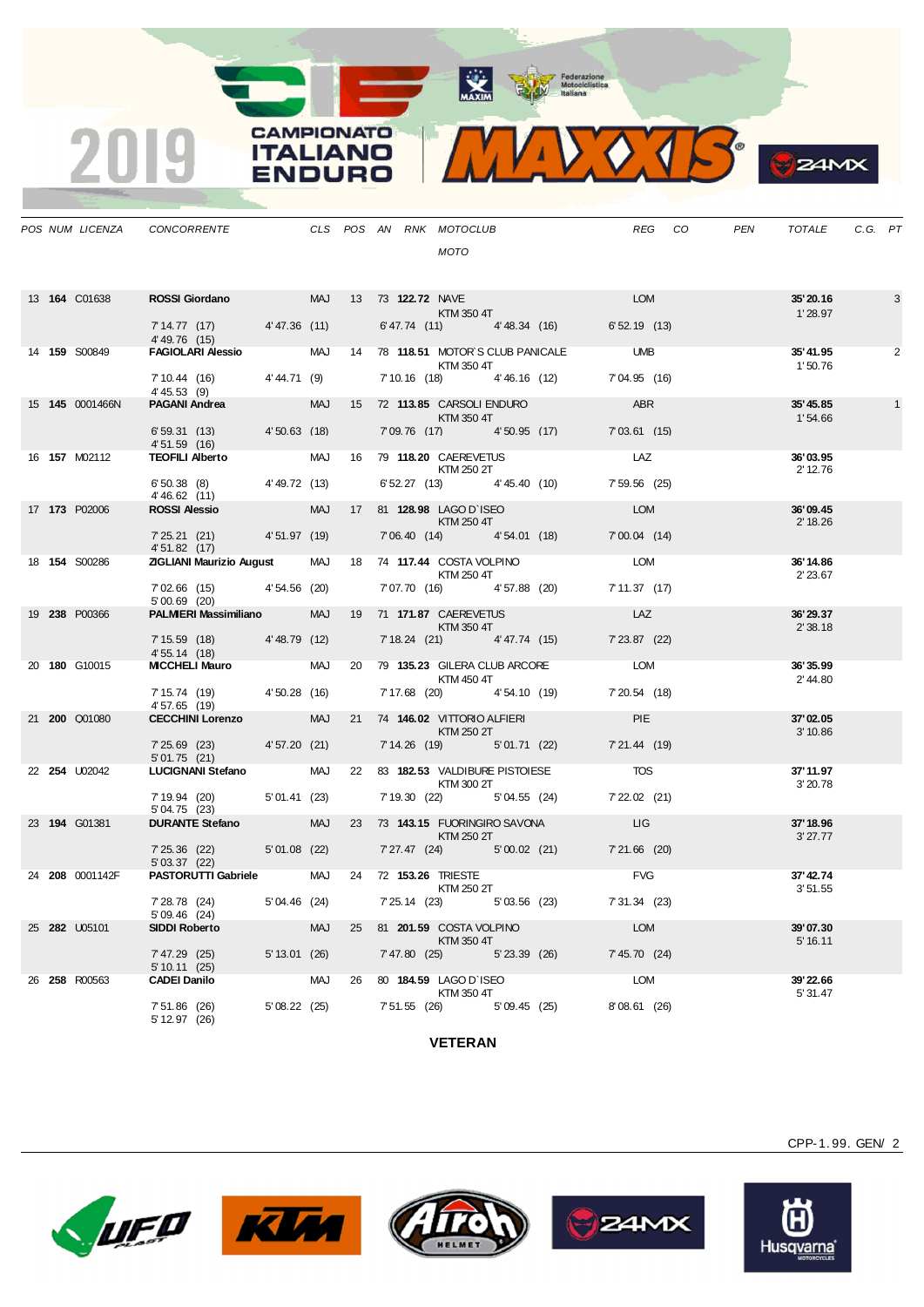MAXIM Pederazione



**B**<sub>z</sub>amx

|  |                        | POS NUM LICENZA CONCORRENTE THE CLS POS AN RNK MOTOCLUB             |              |                |  |                                                     |                                          | REG              | CO <sub>.</sub> | PEN | TOTALE               | C.G. PT |                |
|--|------------------------|---------------------------------------------------------------------|--------------|----------------|--|-----------------------------------------------------|------------------------------------------|------------------|-----------------|-----|----------------------|---------|----------------|
|  |                        |                                                                     |              |                |  | <b>MOTO</b>                                         |                                          |                  |                 |     |                      |         |                |
|  | 1 <b>129</b> Q03107    | <b>PETRACCA Marco</b> VET 1 70 105.58 AZEGLIO                       |              |                |  | KTM 350 4T                                          |                                          | <b>PIE</b>       |                 |     | 34'28.88             |         | 20             |
|  |                        | $6' 47.75$ (1) $4' 47.06$ (4)<br>4'50.11(4)                         |              |                |  |                                                     | 6'37.07 (1) 4'43.60 (2) 6'43.29 (1)      |                  |                 |     |                      |         |                |
|  | 2 <b>132</b> U02324    | <b>GRANOCCHIA Giampiero</b> VET 2                                   |              |                |  | 70 106.28 F. PIETRINFERNI<br>KTM 250 2T             |                                          | ABR <sub>2</sub> |                 |     | 35'02.57<br>33.69    |         | 17             |
|  |                        | 7'00.77 (5) 4'46.87 (3)<br>4' 43.12(1)                              |              |                |  | $6'55.77$ (4) $4'44.83$ (3)                         |                                          | 6'51.21(2)       |                 |     |                      |         |                |
|  | 3 169 Q03541           | <b>ROMANIELLO Fabio</b> VET 3                                       |              |                |  | 70 126.64 CAEREVETUS<br>KTM 350 4T                  |                                          | LAZ              |                 |     | 35'08.14<br>39.26    |         | 15             |
|  |                        | 7'04.81 (7) 4'42.97 (1)<br>4' 46.11 (2)                             |              |                |  | $6'54.42$ (2) $4'41.13$ (1)                         |                                          | 6'58.70(5)       |                 |     |                      |         |                |
|  | 4 <b>124</b> M01726    | FERRARI Mariopaolo VET 4                                            |              |                |  | 70 102.35 PEGASO<br>KTM 350 4T                      |                                          | <b>TOS</b>       |                 |     | 35' 17.94<br>49.06   |         | 13             |
|  |                        | $6'53.97$ (2) $4'54.71$ (13)<br>4' 50.57 (5)                        |              |                |  | $6'56.25(5)$ 4'49.23(6)                             |                                          | 6'53.21(3)       |                 |     |                      |         |                |
|  | 5 161 M01249           | <b>BENETTI Fabio</b> VET                                            |              | 5 <sup>5</sup> |  | 63 118.86 FAST TEAM<br>KTM 250 4T                   |                                          | <b>LOM</b>       |                 |     | 35'27.84<br>58.96    |         | 11             |
|  |                        | 7'00.69 (4) 4'44.58 (2)<br>4' 49.94 (3)                             |              |                |  | 7'02.70 (6) 4'44.88 (4)                             |                                          | 7'05.05(6)       |                 |     |                      |         |                |
|  | 6 174 0001577A         | GANDOLFO Luca VET 6                                                 |              |                |  | 67 129.54 CALVARI<br><b>KTM 300 2T</b>              |                                          | <b>LIG</b>       |                 |     | 35'45.03<br>1' 16.15 |         | 10             |
|  |                        | 7'03.89 (6) 4'54.37 (12)<br>4'58.96 (11)                            |              |                |  | 6' 54.93 (3) 4' 54.40 (12)                          |                                          | 6'58.48(4)       |                 |     |                      |         |                |
|  | 7 183 Q04196           | <b>CAPICCHIONI Marino</b> VET 7                                     |              |                |  | 67 136.51 TITANO<br>KTM 300 2T                      |                                          | <b>MAR</b>       |                 |     | 35'57.99<br>1'29.11  |         | 9              |
|  |                        | 7' 05.27 (8) 4' 49.86 (6)<br>4'54.02(7)                             |              |                |  | 7'09.74 (10) 4'52.23 (8)                            |                                          | 7'06.87(7)       |                 |     |                      |         |                |
|  | 8 184 S01489           | MANGILI Roberto VET 8                                               |              |                |  | 69 137.37 GILERA CLUB ARCORE<br>KTM 250 4T          |                                          | <b>LOM</b>       |                 |     | 35' 59.33<br>1'30.45 |         | 8              |
|  |                        | 7'06.63 (9) 4'51.33 (8)<br>4'53.95(6)                               |              |                |  | 7'06.58 (9) 4'52.70 (10)                            |                                          | 7'08.14(8)       |                 |     |                      |         |                |
|  | 9 165 0001049C         | CHIESA Massimo VET 9                                                |              |                |  | 63 122.80 FAST TEAM<br>KTM 350 4T                   |                                          | <b>LOM</b>       |                 |     | 36' 15.57<br>1'46.69 |         | $\overline{7}$ |
|  |                        | 7' 12.09 (11) 4' 53.11 (11)<br>4'56.67(10)                          |              |                |  | 7'05.67 (8) 4'54.01 (11)                            |                                          | 7'14.02(9)       |                 |     |                      |         |                |
|  | 10 125 H02490          | MASTROPIETRO Ubaldo VET 10 68 102.50 CAEREVETUS                     |              |                |  | KTM 300 2T                                          |                                          | LAZ              |                 |     | 36'22.50<br>1'53.62  |         | 6              |
|  |                        | $7'00.32$ (3) $4'47.22$ (5)<br>5'07.31(17)                          |              |                |  | 7'03.91 (7) 4'47.33 (5)                             |                                          | 7'36.41 (17)     |                 |     |                      |         |                |
|  | 11 <b>295</b> S01252   | SIMONELLI Gianluigi VET 11 70 221.12 BI & TI                        |              |                |  | <b>Example 2018 KTM 450 4T</b>                      |                                          | LAZ              |                 |     | 36'45.01<br>2' 16.13 |         | 5              |
|  |                        | 7'20.43 (15) 4'51.12 (7)<br>4'56.64(9)                              |              |                |  |                                                     | 7' 14.42 (13) 4' 51.36 (7) 7' 31.04 (15) |                  |                 |     |                      |         |                |
|  | 12 249 R02715          |                                                                     |              |                |  | <b>KTM 350 4T</b>                                   |                                          |                  |                 |     | 36'49.56             |         | 4              |
|  |                        | 7'13.16 (12) 4'58.55 (16) 7'11.68 (11) 5'04.96 (17)<br>5'01.64 (13) |              |                |  |                                                     |                                          | 7'19.57(11)      |                 |     | 2'20.68              |         |                |
|  | 13 <b>234 U01035</b>   | <b>PELLEGRINI Michele VET</b> 13 62 170.31 VALDERA                  |              |                |  | KTM 350 4T                                          |                                          | <b>TOS</b>       |                 |     | 36'54.53<br>2'25.65  |         | 3              |
|  |                        | 7' 22.87 (16)<br>4'54.35(8)                                         | 4'53.00(10)  |                |  | 7'23.98 (16) 4'52.52 (9)                            |                                          | 7'27.81 (13)     |                 |     |                      |         |                |
|  | 14 182 0001380H        | GRAMMATICA Massimo $VET$ 14 69 135.98 COSTA VOLPINO                 |              |                |  |                                                     |                                          | LOM              |                 |     | 37'06.06             |         | 2              |
|  |                        | 7' 19.34 (13)<br>5'02.46(15)                                        | 5'05.88 (21) |                |  | KTM 300 2T<br>7' 13.27 (12) 5' 05.71 (18)           |                                          | 7'19.40(10)      |                 |     | 2'37.18              |         |                |
|  | 15 <b>198</b> 0001555Z | <b>STOLFI Fabio</b>                                                 |              |                |  | <b>VET 15 66 145.72 TITANO</b><br><b>KTM 250 2T</b> |                                          | <b>MAR</b>       |                 |     | 37'07.78<br>2'38.90  |         | $\mathbf{1}$   |
|  |                        | 7' 19.63 (14)<br>5'00.44(12)                                        | 4'55.14 (14) |                |  | 7' 18.42 (14) 4' 58.45 (13)                         |                                          | 7' 35.70 (16)    |                 |     |                      |         |                |

CAMPIONATO

**ITALIANO** 

**ENDURO** 

2019









CPP-1. 99. GEN/ 3